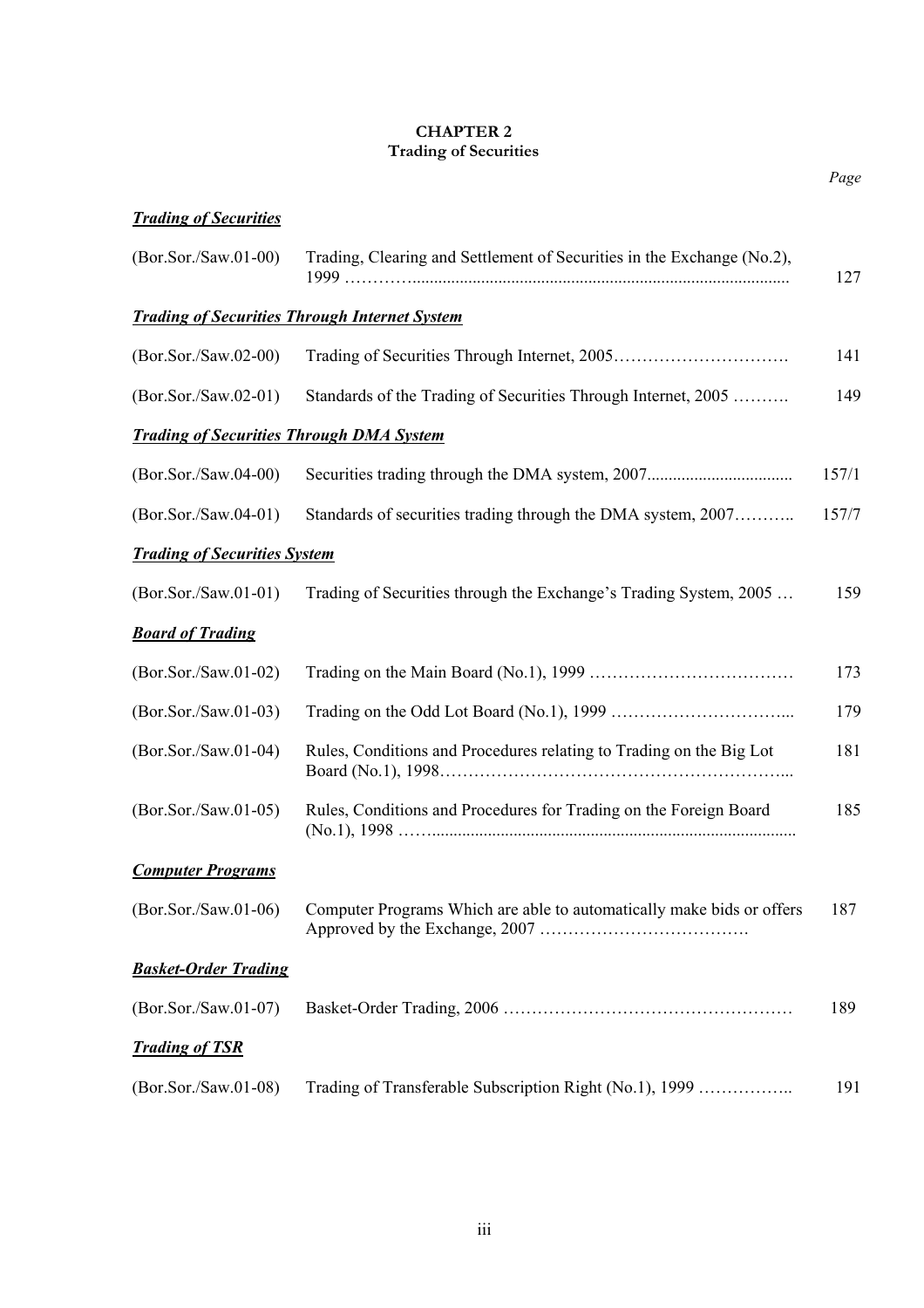| <b>Trading of DW</b>                     |                                                                                                                                               | Page  |
|------------------------------------------|-----------------------------------------------------------------------------------------------------------------------------------------------|-------|
| $(Bor.Sor./Saw.01-09)$                   |                                                                                                                                               | 193   |
| <b>Trading of Investment Units</b>       |                                                                                                                                               |       |
| $(Bor.Sor./Saw.01-10)$                   | Trading of Investment Units of Mutual Funds, 2002                                                                                             | 197   |
| $(Bor.Sor./Saw.01-11)$                   | Trading of Investment Units of Property Funds, 2003                                                                                           | 199   |
| <b>Trading of NVDR</b>                   |                                                                                                                                               |       |
| $(Bor.Sor./Saw.01-12)$                   | Trading of Non-Voting Depositary Receipts, 2001                                                                                               | 201   |
| <b>Trading of DR</b>                     |                                                                                                                                               |       |
| $(Bor.Sor./Saw.01-13)$                   | Trading Depositary Receipts Issued by Approval under the Notification<br>of the Securities and Exchange Commission No. Gor.Jor.30/2546, 2003. | 203   |
| <b>Trading of Debt Securities</b>        |                                                                                                                                               |       |
| $(Bor.Sor./Saw.01-14)$                   |                                                                                                                                               | 205   |
| <b>Trading of Buy-in</b>                 |                                                                                                                                               |       |
| $(Bor.Sor./Saw.01-15)$                   |                                                                                                                                               | 208/1 |
| <b>Trading of Securities of a Member</b> |                                                                                                                                               |       |
| $(Bor.Sor./Saw.01-16)$                   | Trading of Securities of a Member or a Company having Connection<br>with the Member in the Capacity of a Broker or an Agent of a Client       | 209   |
|                                          | <b>Trading of Securities Outside Daily Business Hours</b>                                                                                     |       |
| $(Bor.Sor./Saw.01-17)$                   |                                                                                                                                               | 211   |
| <b>Trading of Call Market</b>            |                                                                                                                                               |       |
| $(Bor.Sor./Saw.01-18)$                   | Trading of Securities of Listed Companies Having Incomplete                                                                                   | 215   |
|                                          | <b>Purchase for Delivery of the Over-allotted Shares</b>                                                                                      |       |
| $(Bor.Sor./Saw.01-19)$                   | Rules, Conditions and Procedures for Stabilization (No.1), 1998                                                                               | 219   |

iv